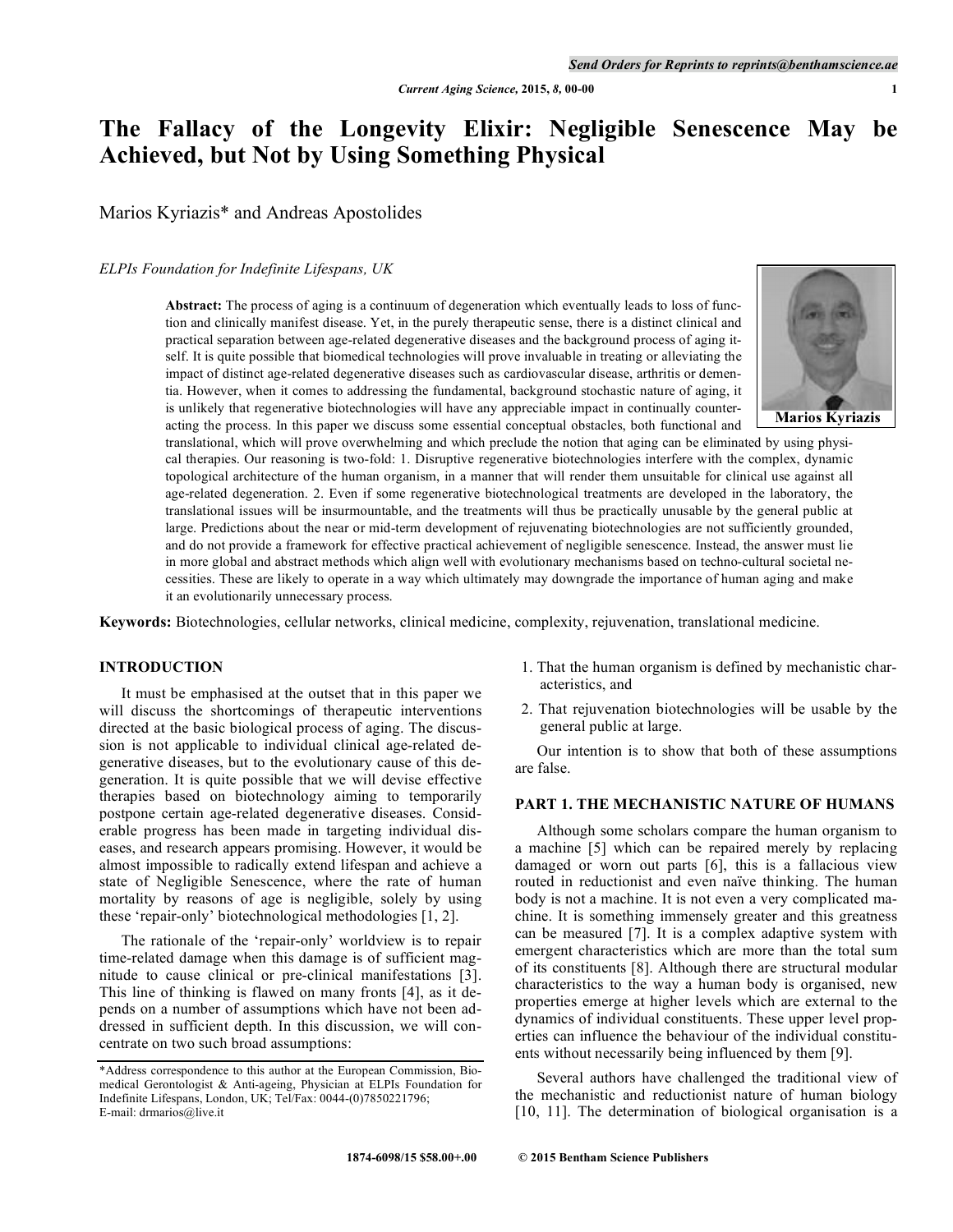complex phenomenon depending on more comprehensive and abstract factors [12]. While it is true that complexity science does not eliminate the need for reductionism, nor does it invalidate all reductionist philosophy, it nevertheless helps us comprehend, and deal with, many natural phenomena. The issue here is that if the human body cannot, for therapeutic purposes, be compared to a machine but it is treated as such, then the results of this treatment are bound to be ineffective [13].

#### **Talbot [10] states:**

*"When scientists talk about…genes that are components comparable to the cogwheels of a mechanical (device), this ought to be scandalous. As a strange aberration of thought, the biologists' intransigence in likening organisms or their parts to machines…is extraordinary in the history of science and perhaps notable even by the standards of a pre-scientific age!" (exclamation ours).*

For instance, the behaviour of signalling pathways is not mechanically straightforward with a clear input and a clear output. Signalling pathways use collaborative 'cross-talking', transferring information back and forth, and continually evaluating the response from other signalling pathways (for example [14, 15]). Tabulation of this cross-talk between just four such pathways has led to a 'horror graph' where it seemed that 'everything was doing everything to everything' [16, 17], although others have claimed that many of these signalling activities may be non-functional and thus easier to predict [18].

Many studies show that body components can adopt 'unexpected' functions depending on their environment. One example is the tissue transglutaminase (TG2) gene which has been called a 'molecular Swiss Army knife' due to the constant discovery of new functions for it [19]. Another example is adrenaline, which functions either as a hormone or a neurotransmitter depending on the situation being studied.

A single signalling receptor may have up to 2 billion different possible configurations depending on the interactions of the activator molecule with other molecules, and this activated receptor is not a mechanical clockwork device, but it has been described more like a 'pleiomorphic ensemble' or a probability cloud [20].

Furthermore, the DNA is not a mere sequence-specific molecule, a linear arrangement of bases exhibiting 'Read Only Memory', but it is a dynamic, plastic nucleoprotein complex which is constantly changing, interacting with its environment and achieving polymorphic states [21, 22] and its expressive communication characteristics are different depending on the tissue type, the stage of the organisms' development and its state of health [10].

This begs the question: if a widespread 'repair-only' rejuvenating biotechnological therapy is developed, how would its actions align with the above notions? In the above arguments, there is no place for simplistic approaches which aim to merely delete a deleterious gene or enzyme and replace it with a new one. Replacing a damaged gene or enzyme with another would also need to question its ability to be re-integrated and establish itself within the entire network,

and take active part in the existing 'cross-talking' [23], otherwise the procedure may result in further malfunction.

For instance, according to the view that the function of a gene is not solely dependent upon the molecular sequence of the gene alone [24] an attempt to repair a faulty gene may, even if successful, not provide lasting effect, as this will not take into account the multiple other (non-gene) factors which participate in the totality of the gene's environment, such as degeneracy, epigenetic influences, or disturbances in the cell-to-cell, gene-to-gene, or receptor-to-membrane interactions.

In addition, the effects of antagonistic pleiotropy need to be taken into account. If a gene codes for a beneficial protein early in life and for an adverse one late in life, then an attempt to repair this specific gene needs to determine which configuration of the gene needs repairing, and what would the consequences of this intervention be on other neighbouring genes or molecules. Designing a genetic therapy aimed at silencing a particular gene early in life, may have completely unintentional adverse effects later on [25].

# **TOPOLOGY OF CELLULAR AND GENE NET-WORKS - INTERFERENCE WITH NETWORK IN-TEGRITY**

Cellular networks are not homogeneously cross-reacting with other cells but are integrated according to different configurations. It is known for example, that there exist weak links between some cells, and strong links between others [26]. Aging results in decreased attractiveness (fewer cells are attracted into a hub of strong links), increased isolation between cells, and loss of integration [27]. In humans, cellular networks are 'small worlds' which means that information can reach any given cell within the network by passing through only a small number of other cells [28] (Fig. **1**). This assists in the global propagation of information within the network. Our networks have a scale-free distribution with hubs of cells having a large number of neighbours forming hierarchical (structured, of increasing functional complexity) communities [29]. This helps protect the constituents of the network against insults and stresses.

Age-related damage is both due to deletion of links between cells and permanent damage of the network elements themselves (*i.e.* the cells), leading to deterioration of emergent properties of the network [30]. This results in poor spread of information across the network and thus eventual dysfunction. Repair-only approaches aim to repair some cellular elements of the network but ignore the damaged links, therefore network remodelling remains disorganised and inefficient. When we consider therapeutic replacement of cells (such as in the case of stem cells) the final effect will depend on whether the cell is able to assume a function within the network with either weak or strong links with other (either existing or transplanted) cells. This makes the result difficult or impossible to predict because some elements of the network carry less importance than others. Restoration (through repair) of a large number of weaklyconnected cells will lead to a different functional result than the restoration of a small number of strongly-connected cells. In addition, it is not just the individual cells that matter but also molecules such as chaperones which may, largely inde-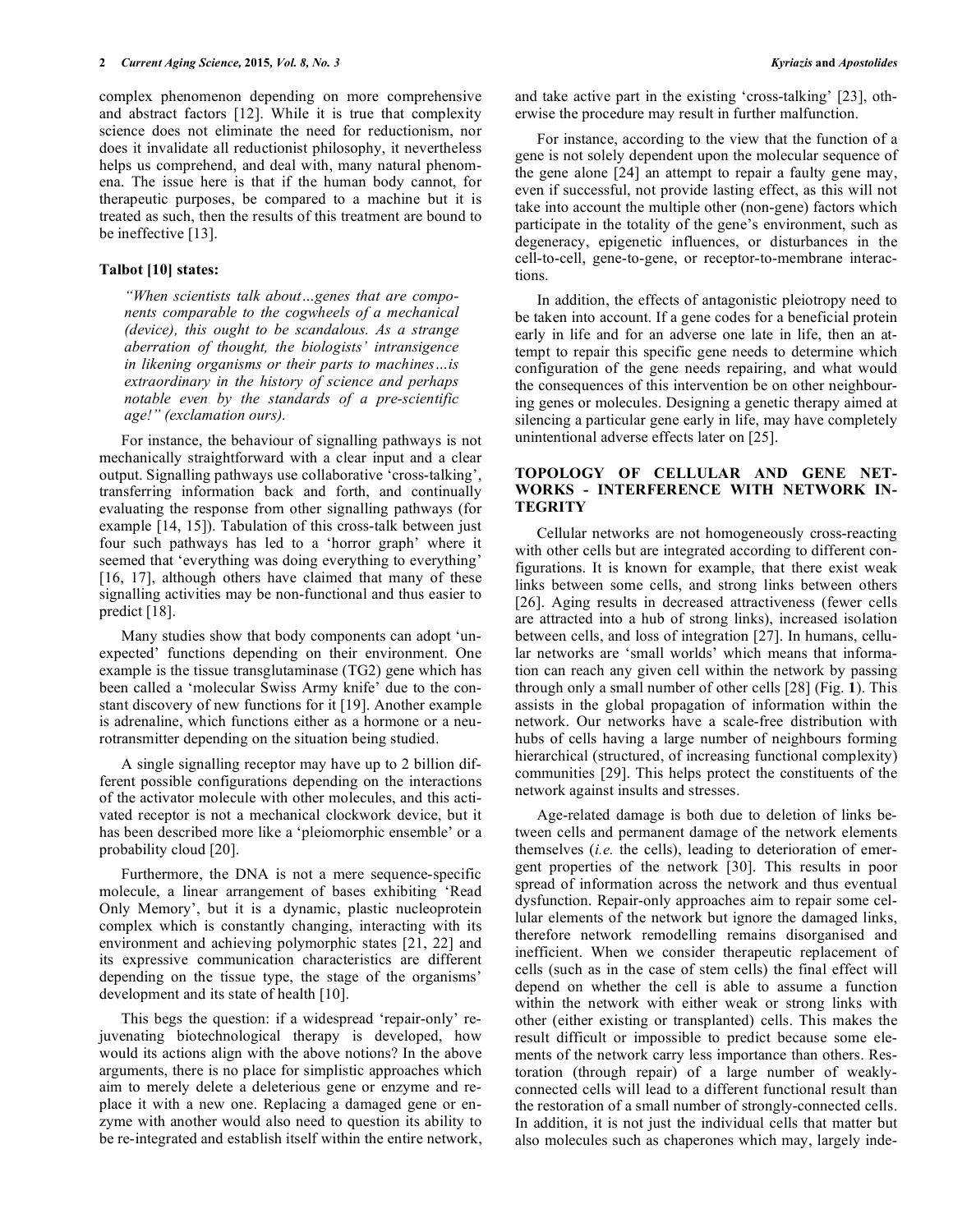pendently of the cell, improve or alter the links between cells [31] (Fig. **1**).

With respect to genes, it has been proposed that certain elements of the aging network are less important than others, and many longevity-related genes (just as in the case of cells, discussed above) can be found in hubs [32]. Therefore, it must be determined which hubs need repairing, hubs that are more likely to result in improvement in function, compared to a blind repair aimed at all affected genes.

# **CONCLUSION OF PART 1**

In order to make progress in eliminating aging, we may need to move away from First and Second Phase science methodologies and embrace the Third Phase science worldview [33]. Currently, science treats humans as objects and empirically assumes that they can be treated with minimal mistakes. Patients are considered as 'non-constructed objects'—as problems, whose needs can be diagnosed and assessed without any degree of self-construction. This approach is quite unsuitable for dealing with the complex phenomenon of aging. Third Phase science on the other hand, is concerned with the nature of our interactions with the outside world (also based on information technologies), where the observer must also behave as a participating actor, aggressively contributing to the process and developing new activities and innovations. This is contrary to the view that humans are machines which depend on individual component replacement in order to achieve and maintain health. Instead, it inspires us to adopt more complex and sophisticated methodologies which take into account the fact that we (the observers and therapists, as well as the patients) also play a part in the repair process itself [34].

# **PART 2. APPLIED CLINICAL CONCERNS: TRANS-LATING BIOTECHNOLOGY INTO CLINICAL PRACTICE**

Even if we assume, for the sake of argument, that some rejuvenation therapies will be developed, substantial clinical concerns remain [4, 35]. In this section we will highlight certain crucial problems. The clinical applicability of these putative treatment suites is quite confusing and vague. For instance, de Grey suggests that we need to target age-related damage before this becomes manifestly pathogenic, to everybody from the age of 40 and up [36]. However, a practical concern is that there are people who have no clinically manifest pathological age-related illness, even at the age of 70 or 80 years. Therefore, each patient will have to be individually assessed before initiating the therapies, as it would not be a matter of a universal chronological age cut-off point. In addition, questions such as "which organ to concentrate on?", and "what happens when a new disease appears in someone who is already on treatment for something else?", still remain and need to be individually evaluated. Rejuvenation therapies with stem cells aimed at specific clinical diseases (such as those, for example, against heart disease) can eventually be successful. However, the process of aging will continue to operate long after the treatment has been applied, and so the damage will continue to be an issue. Therefore, the putative treatment will need to be repeated in perpetuity in order to be effective.

# **A. PROBLEMS WITH STEM CELL THERAPIES**

One methodology of delivery of biotechnology rejuvenation therapies (such as stem cell therapy) is through bone marrow transplant [37]. This is a complex, clinically risky,



**Fig. (1).** 'Small-world', scale-free cellular networks.

Schematic representation of transmission of information between individual cells which are connected with other cells. Most cells in this network interact with only one or two other cells (weakly-connected cells) whereas two (black) are connected with many other cells simultaneously (strongly-connected cells, forming hubs). In this example, these strongly-connected cells can communicate directly with 75% of other cells, whereas weakly-connected cells interact with just 10% of others. Random damage (or repair of damage) in some weakly-connected cells is not likely to cause significant disruption (or benefit) to the network, whereas damage to, or repair of strongly-connected cells is going to affect huge parts of the network.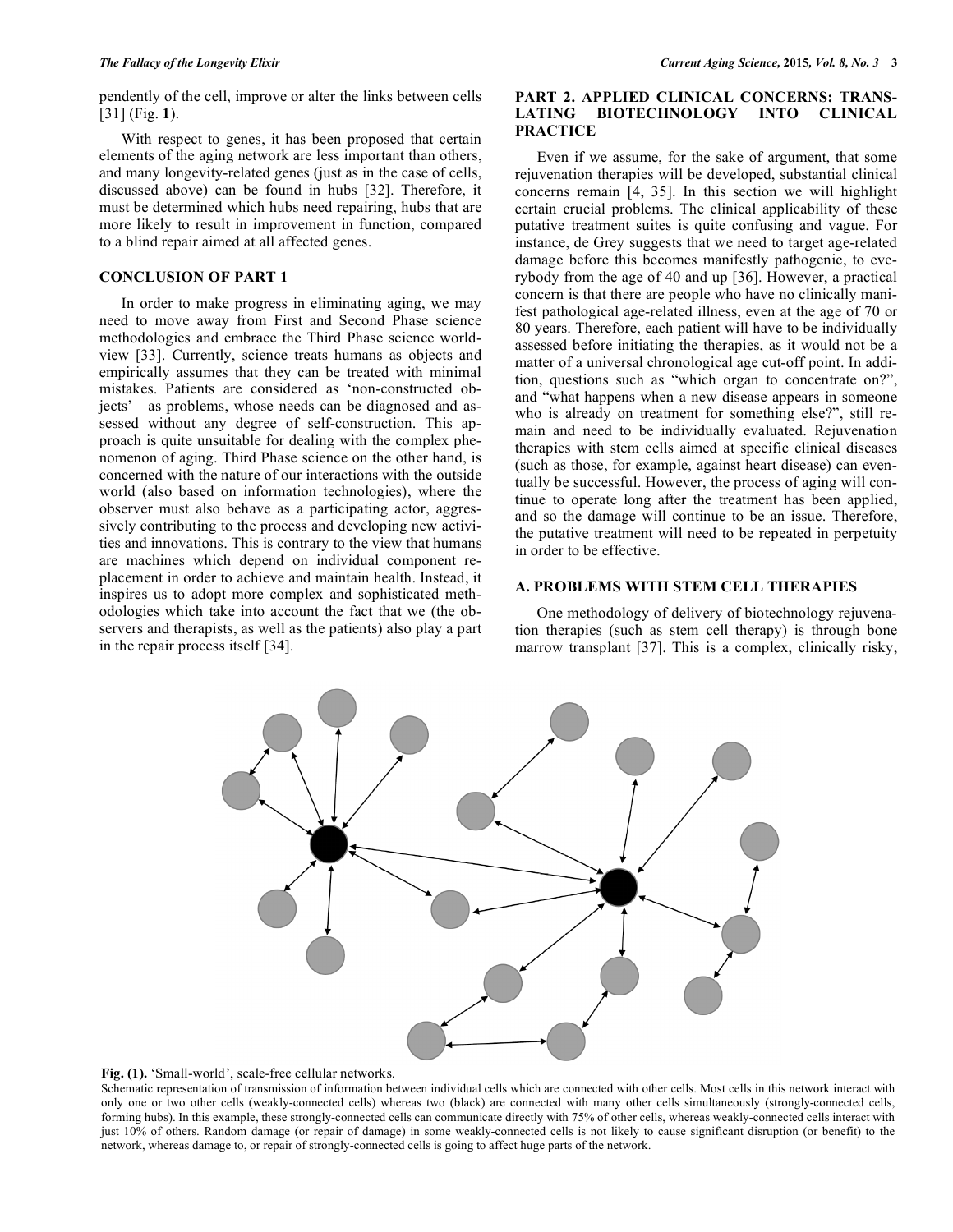and administratively complicated procedure. It is well beyond the relatively simple technical issue of artificially manipulating and repairing cells in the laboratory. Treatment protocols with stem cells need to be devised, having in mind the specific needs of each and every patient, and these must be modified to take into account each patient's precise condition as it develops. The approach needs to be tissue-specific, time-specific, and patient-specific.

We will now consider an example of the clinical intricacies of autologous cell harvest and subsequent bone marrow transplant. This is a protracted and complicated procedure, involving several clinical assessments, administration of a Colony-Stimulating Factor [38], chemotherapy, insertion of an indwelling central venous access line, followed by intravenous (or intra-bone marrow) injection of primed stem cells and a hospital stay for up to three months. The follow-up period can be one or two years in some cases, and there is a need for specialist nutritional input, home care, occupational therapy, medical follow-ups and regular clinic appointments. The injected stem cells need to develop cross-talking pathways with existing mesenchymal and endothelia cells, as discussed above [39], which involves a precise, co-ordinated, dynamic and hierarchical expression of genes and proteins, many of which are based upon stochastic elements, which are impossible to predict [40]. This may influence the lifespan of the injected stem cells and require an earlier-than-planned retreatment. For specific organs, such as for example, the lungs, the procedure may involve endobronchial infusion of stem cells, repeated once a month for three months [41]. It would be necessary to devise evidence-based standards which would encompass and address issues such as cost-effectiveness, and must be clinically practical and acceptable by the regulating authorities of each and every country [42]. We are, of course, acknowledging the possibility of the development of softer methods such as harvesting stem cells from the skin, but these are unlikely to totally eliminate all the translational problems.

# **B. PROBLEMS WITH VACCINATION**

One possible way for augmenting the rate of elimination of extracellular abnormal material could be by stimulating the immune system *via* a vaccine [3]. The technical obstacles in developing this would be formidable, however its introduction into the clinical domain would pose additional, although non-insurmountable problems. For example, it is well known that many people are reluctant to be vaccinated: vaccines such as those against pneumonia, or hepatitis [43], have low adherence levels and the non-compliance rate for hepatitis B vaccination in the US is around 28% [44]. In addition, only 30% of physicians may agree to vaccinate the patients if they are not clear on the guidelines or its benefits [45]. Therefore, it is not only a matter of persuading and educating the patient to use the vaccine, but also a matter of persuading and educating the physician.

### **C. PROBLEMS WITH TISSUE ENGINEERING**

A proposed biotechnological therapy against a feature of aging, such as abnormal tissue function due to cell loss, is based upon tissue engineering [46]. Although the technology

necessary for developing large amounts of viable engineered tissue such as bone, skin or even heart can be achieved, a major problem is the transplantation of this engineered tissue to the appropriate organ in humans. Autologous cells must be harvested from the patient, either surgically or through a bone marrow procedure as discussed above, and then, following appropriate engineering interventions, transplanted surgically in the patient. The clinical sequences of the procedure, particularly those involving more advanced techniques such as *in situ* and *in vivo* tissue engineering [47] currently take a year from beginning to end [48]. Therapies involving allogenic tissues will require lifelong immunosuppression [49]. This would be a therapy for one type of tissue, and therefore the entire procedure would need to be repeated for other types of tissue, until all tissues affected by age-related damage would have been repaired. Questions about the number of qualified surgeons needed in order to carry out these procedures *en masse* would need to be addressed. Postprocedure assessments, risk of infection or thromboembolism, and other intrinsic consequences of surgery would add to the existing difficulties.

#### **D. PROBLEMS WITH GENETIC THERAPIES**

As a concept, gene therapy appears ideal in treating agerelated degeneration. However, this is an oversimplification fraught with clinical obstacles. There are several hundred genes that can modulate the aging process. In mice alone there are over 100 [50]. Issues with pre-existing immunity to the vector, choice of vector, costs, dose, and many others need to be addressed. Non-viral vectors such as liposomes or methods based on nanotechnology need to be administered to the patient *via* an intravenous route with all the problems discussed above. The new gene may not be inserted correctly on the DNA, or it may be overexpressed, causing more problems than it resolves. The risk of introducing infection or inducing a cancerous change remains.

For these and other reasons, the progress with gene therapy has not been as vigorous as expected [51]. New techniques such as CRISPR cannot easily be applied in clinical situations involving humans. The current administration technique involves a hydrodynamic injection method which in mice has been proven effective in some experiments, but, at present, remains unusable in humans.

#### **E. PROBLEMS WITH NANOMEDICINE**

It is almost certain that future rejuvenation biotechnological therapies will depend to some extent upon nanomedicine. However, the state of nanomedicine in the present and nearterm future remains problematic. There is little information about these new materials and virtually no useful data on their bioaccumulation or toxicity. Environmental impact remains unknown [52]. The use of nanomaterials in bioengineering is being hampered by a host of unknown variables [53], for instance, unwanted neutrophil activation [54], vascular toxicity [55], inflammation ([56], and lipid peroxidation [57].

#### **DISCUSSION**

These methods of administration are likely to remain the same (with minor, irrelevant to this argument, technical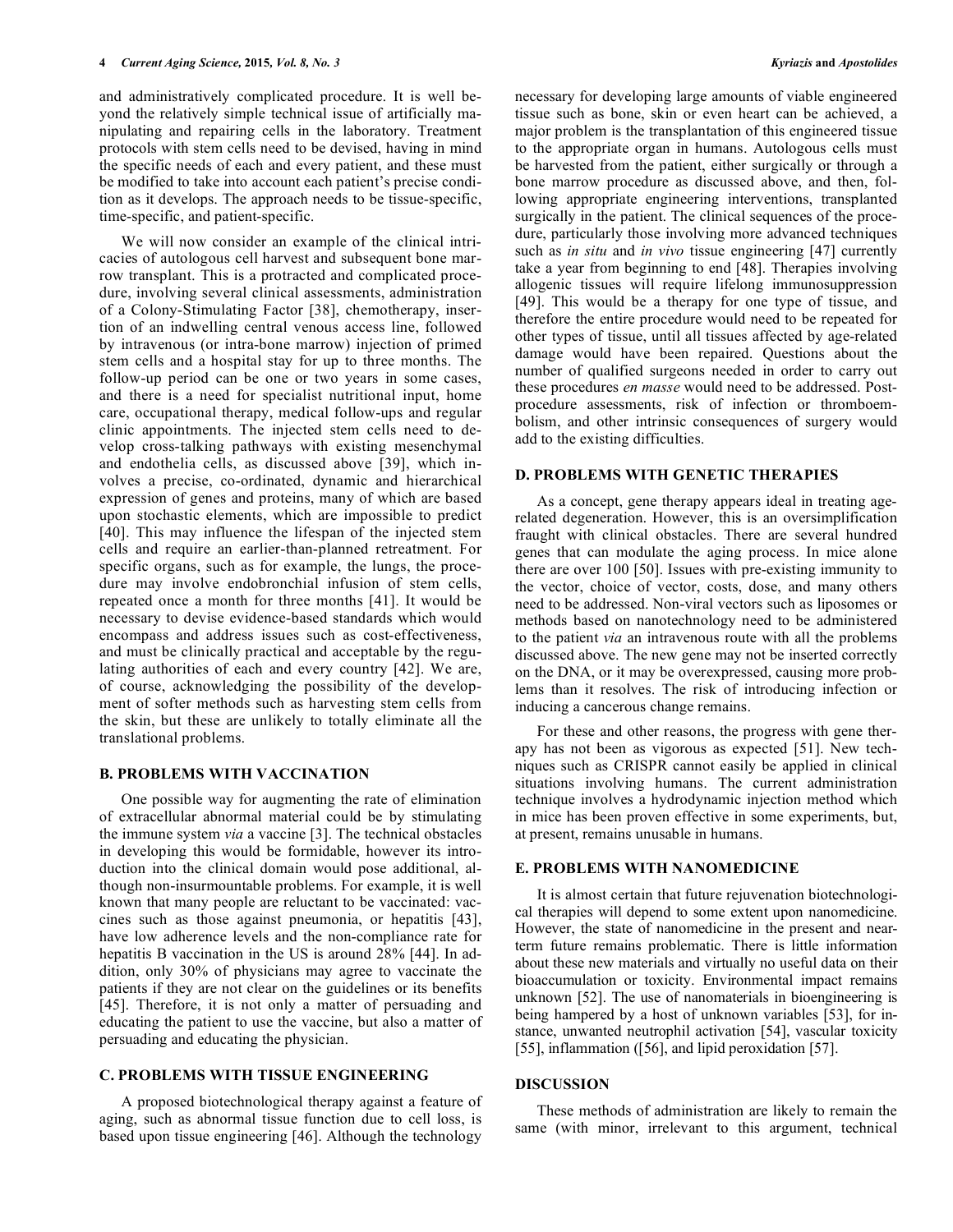modifications) in the near-term (10-15 years) and perhaps in the medium-term (20-50 years) future. Bone marrow transplant is currently an appropriate method for patients who have one specific disease [58], but its applicability must be questioned when it is intended for people who have many co-existing age-related sub-clinical conditions. Our medical systems can tolerate this treatment if it is directed at a few patients having one condition each [58]. But a single stem cell intervention will not have an effect on multiple conditions or organs, therefore if we consider that there are many organs needing treatment against degeneration, then this becomes a clinical and administrative nightmare. However, it becomes an impossibility when, in addition to the above, we aim to treat large numbers of people.

Worldwide, there are approximately 60,000 bone marrow transplants performed each year [58]. If we assume that an arbitrary minimum 1% of all humans could possibly be treated with marrow transplant-dependent rejuvenation biotechnologies each year, then there will be a need to provide 70, 000, 000 such transplants a year. Assuming a reasonable, and perhaps generous, yearly 20% increase in our clinical capability to deliver rejuvenation biotechnologies, it will still take us 10 years to reach a mere 1 000 000 target patients and at that point, the procedures would need to be repeated, in order to maintain the *status quo* [37]. In this hypothetical scenario we would only be able to treat a total maximum of 0.015% of humans, ever. Even if we consider more generous scenarios, it remains unlikely that the numbers will be improved significantly in practical terms.

In addition, patients would need to undertake other rejuvenation procedures such as vaccinations, cytotoxic and other drugs [3] or oral compounds [37], multiple crosslink breakers (drugs or enzymes), intravenous immunotherapy, apoptotic-modulators, and other treatment modalities [3]. And this has to be repeated until all organs or tissues where there is accumulation of age-related pathology have been treated. But this is not the end, as all of these procedures will need to be repeated on the same patient in perpetuity, in order to ensure a continual absence of age-related pathology for an indefinite time [3].

Let us look at the matter in a different way: One cycle of treating one group of sub-clinical damages *via* disruptive biotechnologies can take two or three months. The same patient will need to undergo the procedure again in order to address different organs for several other types of damage such as neurodegeneration, pancreatic degeneration, or visual age-related damage. If each such cycle takes on average three months, then there will not be enough months in the year for each patient in order to have the full treatment for each and every organ or tissue. The quality of life of the recipient will be reduced to a minimum, and it will be a miserable and endless cycle of hospital and clinic visits, treatments and follow-up appointments repeated into perpetuity in a dystopian, dehumanised society. The above discussion refers to the difficulties encountered during a scenario where we aim to treat just 10% of humanity spread over a 10 year period. If we now consider the difficulties associated with treating the other 90%, then it must be obvious even to the most ardent advocate of rejuvenation biotechnologies that this method of globally addressing the aging problem becomes a fanciful delusion. The hope that, perhaps, new technologies will be developed that can make our views obsolete, remains just that: a hope, which is not grounded in anything concrete or pragmatic.

We should also acknowledge the possibility that, although some therapies could be developed, these may not by themselves result in any appreciable benefit for the patient until other therapies have also been developed and deployed [59]. For instance, if a therapy is devised against atherosclerosis but not against cancer, the patient will perish from cancer-related damage, even if their arteries are healthy. So all of the above interventions need to be developed at an appropriately advanced clinical stage.

Pharmacological [4] and funding issues remain difficult, and if we can learn from the example of cancer, 300 billion dollars [60] have been spent in research during the past 40 years, while the cure rates are not significantly better [61]. This indicates the difficulty of translating research into clinically efficient treatments for large numbers of patients.

The dynamics of the therapy applied to any specific individual are likely to be disrupted in a way we cannot predict [62] in the presence of any pre-existing illness involving the liver, kidney or any other organ. In an individual affected by age-related degeneration, organs may not behave optimally and any intended treatment may result in unpredictable side effects, particularly if such treatment is complicated [4]. Issues of non-compliance to the treatment are real and relevant. We can compare rejuvenation biotechnologies to those aimed at treating cancer involving life-saving chemotherapy, where there is a significant 37% noncompliance rate in certain instances [63] rising to over 80% in those whose treatment was optional due to age or clinical condition. That is to say that up to eight out of ten older patients may decide not to have the treatment [64]. These are just some general indications of what we could expect with compliance to rejuvenation biotechnologies (Table **1**).

Each biomedical technology is associated with significant translational problems. The totality of these problems creates immense problems with respect to practical clinical applications. This is balanced by the possibility of new developments and achievement of 'proof-of-principle' methodologies.

At this point it may be worth reiterating that we fully recognise the value of biomedical rejuvenation technologies but only insofar as these are applied to specific and isolated diseases, and not to the biological process of aging itself. We are not arguing against the entire concept of biomedical technologies and we are not claiming that this field is entirely wasteful and clinically useless. It is important to emphasise our view: Rejuvenation biotechnologies will not be of any value for the great majority of people who are aiming to avoid all aging conditions and live a life without any clinically-relevant chronic degeneration.

#### **FUTURE PROSPECTS**

Within a wider framework [65] and based on the concepts of Third Phase science discussed above [66], it may be possible to explore ways where the process of aging may become redundant, or at least, significantly downgraded [67]. This may happen as a result of a change in the direction of human evolution [68], a transition from conventional evo-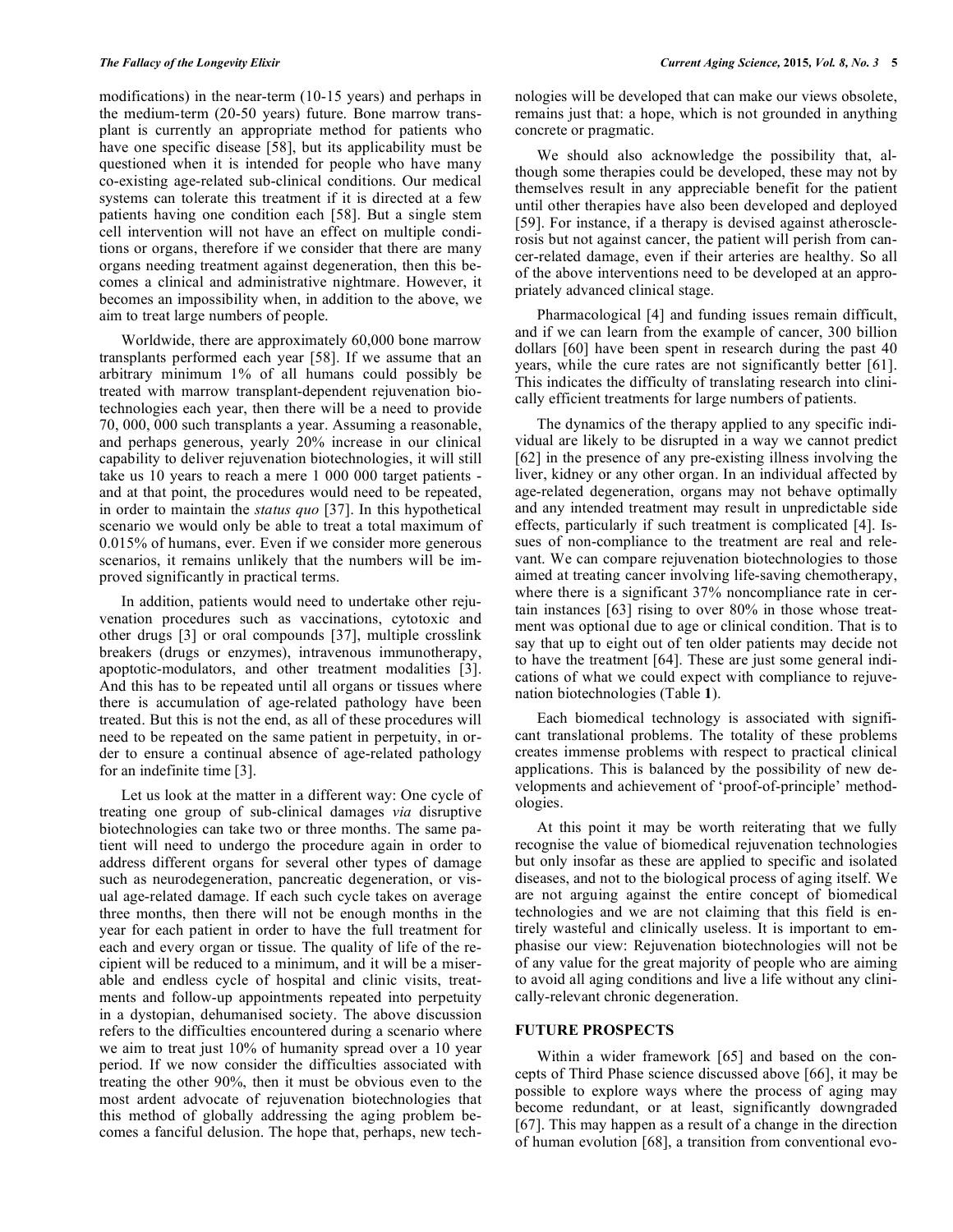| <b>Proposed technologies</b>   | <b>Expected clinical problems</b>   | Possible sources of optimism                                                                                                               |
|--------------------------------|-------------------------------------|--------------------------------------------------------------------------------------------------------------------------------------------|
| Stem Cell Therapies            | Harvesting, delivery                | New methods of stem cell harvesting such as from the oral mucosa, modulators of<br>stem cell generation, potential cost reduction          |
| Vaccination                    | Compliance, provider reluctance     | High mortality and disability risks without vaccination                                                                                    |
| Tissue Engineering             | Harvesting, transplantation surgery | Proofs of principle for both intra-corporeal and extra-corporeal tissue engineering, at<br>continuously reducing costs                     |
| Genetic Therapies              | Delivery methodologies, integration | Developments in gene therapy against otherwise incurable metabolic conditions                                                              |
| Nanomedicine                   | Side effects, unknown results       | Continual research and increasing experience in clinical settings                                                                          |
| Pharmacological thera-<br>pies | Non-compliance, polypharmacy        | Past successes in treating both infectious and non-communicable diseases, strong role<br>in extending life expectancy in the recent period |

**Table 1. Problems and promises of biomedical technologies.**

lution by natural selection to a state of 'co-evolution' (or intentional evolution [69]), whereby heritable adaptations to our environment which facilitate our survival can also influence the evolution of our environment itself. These adaptations are based on epigenetic modifications which act in relatively short periods of time. Our continuous integration within a techno-cultural environment [70] may enable certain, hitherto speculative, mechanisms [71] to operate in a way that shifts the allocation of repair resources from the germ-line to the soma, and thus promote a more effective somatic repair activity leading to a reduction of the rate of mortality due to chronic age-related degeneration [72]. The rationale is that, those humans who are embedded and wellintegrated within a wider global meta-entity [73, 74] may be able to survive longer because their functional usefulness to the network is more important than their demise, according to the Law of Requisite Usefulness [75]. The term 'usefulness' refers to the value of an agent in facilitating the evolution of the entire network, rather than to individual utility. Here we are not referring to any conscious power that determines the length of human life. We are suggesting that natural mechanisms may exhibit a tendency to retain a 'useful' agent within a network if it is more economical, in energy terms, to continue repairing this well-embedded and active agent (mature human), rather than allow it to die and then spend additional resources in order to facilitate the reintegration of a new agent (baby) with the existing human network.

This concept can be tested in a variety of ways, for example conceptually [76] and experimentally (by comparing the telomeres of people who are meaningfully connected on line, to those who are not connected, perhaps living in a totally agricultural setting). Or, it can be tested practically by comparing survival statistics of people who use technology, plotted against life expectancy [75] (Fig. **1**). Mathematical ways of validating this are also being developed.

# **CONCLUSION**

In this paper we argue against the perception that the global elimination of age-related degeneration will be based on any physical therapies. One reason is the adoption of inappropriate therapeutic approaches which do not take into account the complex nature of humans [77]. Human aging is an immensely complicated process, originating from profound evolutionary principles. Therefore, if our aim is to totally eliminate age-related degeneration and achieve negligible senescence (where there is no measurable functional decline with aging), we need to abandon simple mechanistic methods and, instead, adopt more sophisticated approaches based on more abstract principles which explore our evolving relationship with a technological environment.

In our view, the role of biotechnology in this respect is to help maintain function in clinical terms, even when starting at an early age [78] while background processes of aging are addressed by more fundamental evolutionary means. In this way it may be possible to have full integration of the two approaches within a holistic context which does not depend on whether aging may be viewed as programmed or notprogrammed [79-81].

#### **CONFLICTS OF INTEREST:**

The authors confirm that this article content has no conflict of interest.

# **ACKNOWLEDGEMENTS**

Declared None.

#### **PATIENT'S CONSENT**

Declared None.

#### **REFERENCES**

- [1] Olshansky SJ, Carnes BA. Zeno's paradox of immortality. Gerontology 2013; 59: 85-92.
- [2] Holliday R. The extreme arrogance of anti-aging medicine. Biogerontology 2009; 10: 223-228.
- [3] Zealley B, de Grey AD. Strategies for engineered negligible senescence. Gerontology 2013; 59(2): 183-9.
- [4] Kyriazis M. The impracticality of biomedical rejuvenation therapies: translational and pharmacological barriers. Rejuvenation Res 2014; 17(4): 390-6.
- [5] Ochsner A. Thoughts on the Human Body. Ochsner Journal 2010;  $10(1)$ : 44-47.
- [6] Sutherland J. The ideas interview: Aubrey de Grey 2006, http: //www.theguardian.com/lifeandstyle/2006/mar/28/healthandwellbei ng.research (accessed 18 December 2014)
- [7] Deacon T, Koutroufinis S. Complexity and dynamical depth. Information 2014; 5(3), 404-423.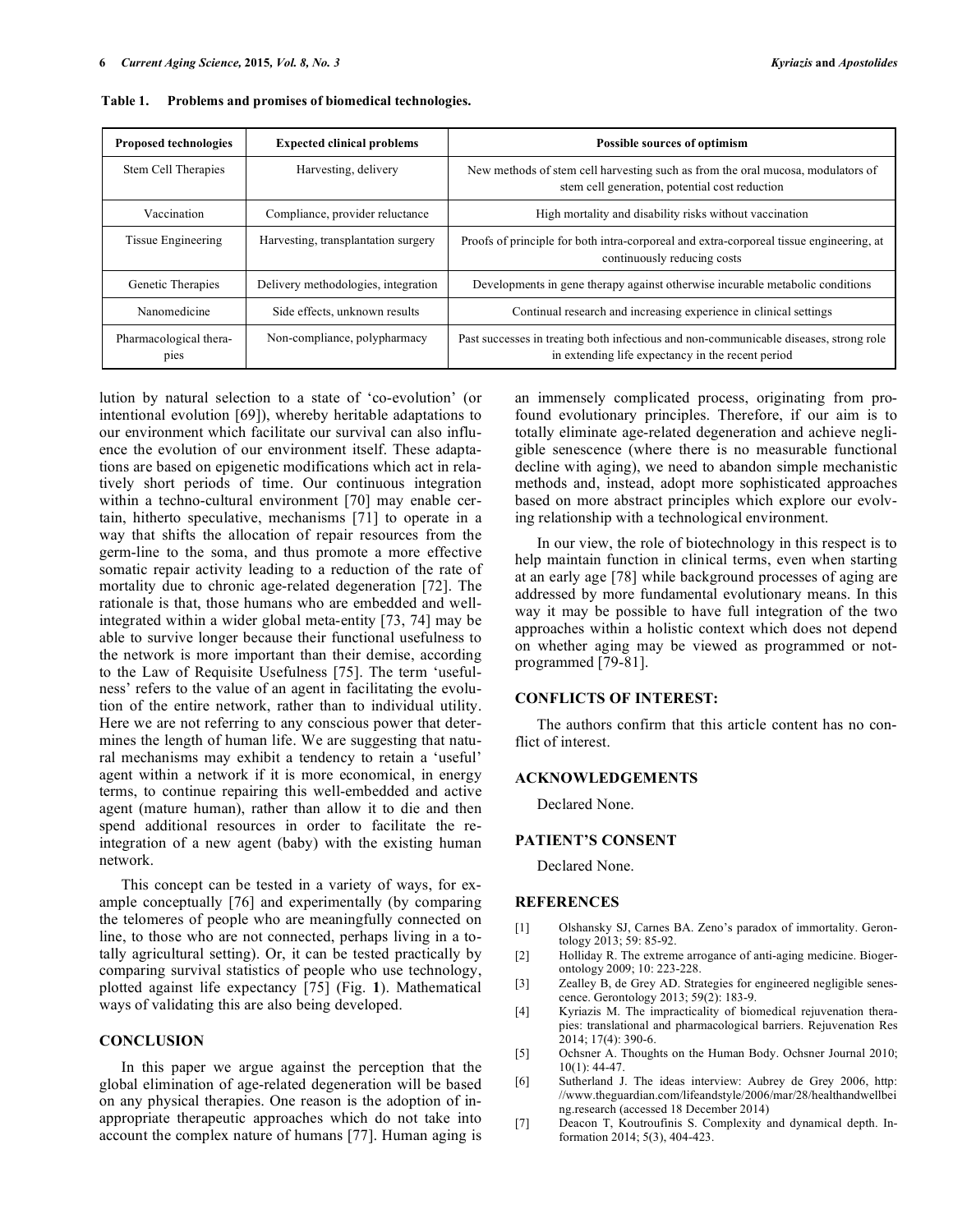- [8] Karwowski W. A review of human factors challenges of complex adaptive systems: discovering and understanding chaos in human performance. Hum Factors 2012; 54(6): 983-95.
- [9] Anonymous. Complex adaptive systems: Evidence scan. The Health Foundation 2010 http: //www.health.org.uk/public/cms/75/ 76/313/2590/Complex%20adaptive%20systems.pdf?realName=jIq 8CP.pdf (accessed 20 June 2015).
- [10] Talbot SL. The Myth of the Machine-Organism: From Genetic Mechanisms to Living Beings. In: Genetic Explanations: Sense and Nonsense. Cambridge MA: Harvard University Press 2012; pp. 51- 68.
- [11] Canter D. A Map of the Social Sciences. Contemporary Social Science: Journal of the Academy of Social Sciences 2014; 9(3): 356-357.
- [12] Longo G, Miquel PA, Sonnenschein C, Soto AM. Is information a proper observable for biological organisation? Prog Biophys Mol Biol 2012; 109: 108-14.
- [13] Scott JG, Scott RG, Miller WL, Stange KC, Crabtree BF. Healing relationships and the existential philosophy of Martin Buber. Philos Ethics Humanit Med 2009; 13(4): 11.
- [14] Lerner N, Beit-Yannai E. Cross-talk between ciliary epithelium and trabecular meshwork cells in-vitro: a new insight into glaucoma. PLoS One 2014; 9(11): e112259.
- [15] Saffarzadeh M, Preissner KT. Moonlighting proteins dictate the cross-talk between thrombosis and innate immunity. J Thromb Haemost 2014; doi: 10.1111/jth.12754. [Epub ahead of print])
- [16] Dumont JE, Pécasse F, Maenhaut C. Crosstalk and specificity in signalling: are we crosstalking ourselves into general confusion? Cell Signal 2001; 13: 457-63.
- [17] Levy ED, Landry CR, Michnick SW. Signaling through cooperation. Science 2010; 328: 983-4.
- [18] Atay O, Skotheim JM. Modularity and predictability in cell signalling and decision making. Mol Biol Cell 2014; 25(22): 3445-50.
- [19] Gundemir S, Colak G, Johnson G. Transglutaminase 2: A molecular Swiss army knife. Biochim Biophys Acta 2011; 1823(2): 406- 19.
- [20] Mayer BJ, Blinov ML, Loew LM. Molecular machines or pleiomorphic ensembles: signaling complexes revisited. J Biol 2009; 8: 81.1-81.8.
- [21] Chaires JB. Allostery: DNA Does It Too. ACS Chemical Biology 2008; 3(4): 207-9.
- [22] Lavelle C. Forces and torques in the nucleus: chromatin under mechanical constraints. Biochem Cell Biol 2009; 87: 307-22.
- [23] Oeckinghaus A, Hayden MS, Ghosh S. Crosstalk in NF-κB signaling pathways. Nat Immunol 2011; 12: 695-708.
- [24] Vance KW, Ponting CP. Transcriptional regulatory functions of nuclear long noncoding RNAs. Trends Genet 2014; 30(8): 348-55.
- [25] Carter A, Nguyen A. Antagonistic pleiotropy as a widespread mechanism for the maintenance of polymorphic disease alleles. MCM Med Genet 2011; 12: 160.
- [26] Csermely P, Soti C. Cellular networks and the aging process. Arch Physiol Biochem 2006; 112(2): 60-4.
- [27] Chan KP, Zheng D, Hui PM. Effects of aging and links removal on epidemic dynamics in scale-free networks. Int J Modern Phys B 2004; 18: 2534-9.
- [28] Ferrarini L, Veer IM, van Lew B, *et al*. Non-parametric model selection for subject-specific topological organization of restingstate functional connectivity. Neuroimage 2011; 56(3): 1453-62.
- [29] Ferrarini L, Veer IM, Baerends E, *et al*. Hierarchical functional modularity in the resting-state human brain. Hum Brain Mapp 2009; (7): 2220-31.
- [30] Zhy H, Wang X, Zhy JY. Effect of aging on network structure. Phys Rev E 2003; 68.056121.
- [31] Csermely P. Korcsmaros T, Kovacs IA, Szalay MS, Soti C. Systems biology of molecular chaperone networks. Novartis Found Symp 2008; 291: 45-54.
- [32] Ferrarini L, Bertelli L, Feala J, McGulloch AD, Paternostro G. A more efficient search strategy for aging genes based on connectivity. Bioinformatics 2005; 21: 338-48.
- [33] Bausch KC, Flanagan TR. A confluence of third-phase science and dialogic design science. Syst Res 2013; 30: 414-29.
- [34] de Zeeuw, G. Three phases of science: A methodological exploration. Systemica 2001; 13(1-6), 433-60.
- [35] Estep PW, Kaeberlein M, Kapahi P, *et al*. Life Extension Pseudoscience and the SENS Plan 2006 http: //www2.technologyreview. com/sens/docs/estepetal.pdf (Accessed 20 June 2015).
- [36] de Grey AD. Ending Aging by undoing aging. Agingmatters Magazine 2014, 5: 4-6.
- [37] de Grey AD. The practicality or otherwise of biomedical rejuvenation therapies: a response to Kyriazis. Rejuvenation Res 2014; 17(4): 397-400.
- [38] Bone marrow transplant process at Mayo Clinic. http: //www.mayoclinic.org/departments-centers/transplant-center/bonemarrow-transplant/preparing/process (accessed 22 November 2014)
- [39] Ruiz EJ, Oeztuerk-Winder F, Ventura JJ. A paracrine network regulates the cross-talk between human lung stem cells and the stroma. Nature Commun 2014; 5: 3175.
- [40] MacArthur BD, Ma'ayan A, Lemischka IR. Systems biology of stem cell fate and cellular reprogramming Nature Reviews Molecular Cell Biology 2009; 10: 672-81.
- [41] Tzouvelekis A, Koliakos G, Ntolios P, *et al*. Stem cell therapy for idiopathic pulmonary fibrosis: a protocol proposal. Transl Med 2011; 21(9): 182.
- [42] Ikebe C, Suzuki K. Mesenchymal Stem Cells for Regenerative Therapy: Optimization of Cell Preparation Protocols BioMed Research International 2014 http: //dx.doi.org/10.1155/2014/951512
- [43] Haverkate M, D'Ancona F, Giambi C, *et al*. Mandatory and recommended vaccination in the EU, Iceland and Norway: results of the VENICE 2010 survey on the ways of implementing national vaccination programmes. Euro Surveill 2012; 17(22): pii=20183.
- [44] Luman ET, Shaw KM, Stokley SK. Compliance with vaccination recommendations for U.S. children. Am J Prev Med 2008; 34(6): 463-70.
- [45] Patman D, Konrad T, Freed G, Freeman V, Koch G. The awareness-to-adherence model of the steps to clinical guideline compliance. The case of pediatric vaccine recommendations. Med Care 1996; 34(9): 873-89.
- [46] de Grey AD. Foreseeable and more distant rejuvenation therapies. In: Rattan SI (Ed). Aging Interventions and Therapies. Singapore: World Scientific, 2005, pp. 379-395.
- [47] Kap IK, Lee SJ, Atala A, YooIn JJ. *In situ* tissue regeneration through host stem cell recruitment. Exp Mol Med 2013; 45: e57.
- [48] Urso-Baiarda F, Grobbelaar A. Use of the interposed nerve graft to reduce differences in functional muscle transfer outcome arising from variability in motor input. J Plast Reconstr Aesthet Surg 2011; 64(4): 432-8.
- [49] Bozulic LD, Breidenbach WC, Ildstad ST. Past, Present, and Future Prospects for Inducing Donor-Specific Transplantation Tolerance for Composite Tissue Allotransplantation. Semin Plast Surg 2007; 21(4): 213-25.
- [50] Tacutu R, Craig T, Budovsky A, *et al*. Human Ageing Genomic Resources: Integrated databases and tools for the biology and genetics of ageing. Nucleic Acids Res 2013; 41: D1027-D1033.
- [51] Ginn SL, Alexander IE, Edelstein ML, Abedi MR, Wixon J. Gene therapy clinical trials worldwide to 2012 - an update. J Gene Med 2013; 15(2): 65-77.
- [52] Linkov I, Satterstrom K, Corey LM. Nanotoxicology and nanomedicine: making hard decisions. Nanomedicine 2008; (4): 167-71.
- [53] De Jong WH, Borm PJA. Drug delivery and nanoparticles: Applications and hazards. Int J Nanomedicine 2008; 3(2): 133-49.
- [54] Higashisaka K. Adverse effects of nanomaterials on biological defense mechanisms. Yakugaku Zasshi 2014; 134(10): 1043-8.
- [55] Nemmar A, Hoylaerts MF, Hoet PH, Vermylen J, Nemery B. Size effect of intratracheally instilled particles on pulmonary inflammation and vascular thrombosis. Toxicol Appl Pharmacol 2003; 186: 38-45.
- [56] Campbell A, Oldham M, Becaria A, *et al*. Particulate matter in polluted air may increase biomarkers of inflammation in mouse brain. Neurotoxicology 2005; 26: 133-40.
- [57] Oberdörster G, Maynard A, Donaldson K, *et al*. Principles for characterizing the potential human health effects from exposure to nanomaterials: elements of a screening strategy. Part Fibre Toxicol  $2005: 2: 8$ .
- [58] US Department of Health and Human Services http: //bloodcell.transplant.hrsa.gov/about/general\_faqs/index.html#1990 number tx in US (Accessed 13 December 2014).
- [59] de Grey AD. 2006. Rebuttal of Weinstein Submission by Aubrey de Grey. http: //www2.technologyreview. com/sens/docs/ weinstein\_rebuttal.pdf (Accessed 12 December 2014).